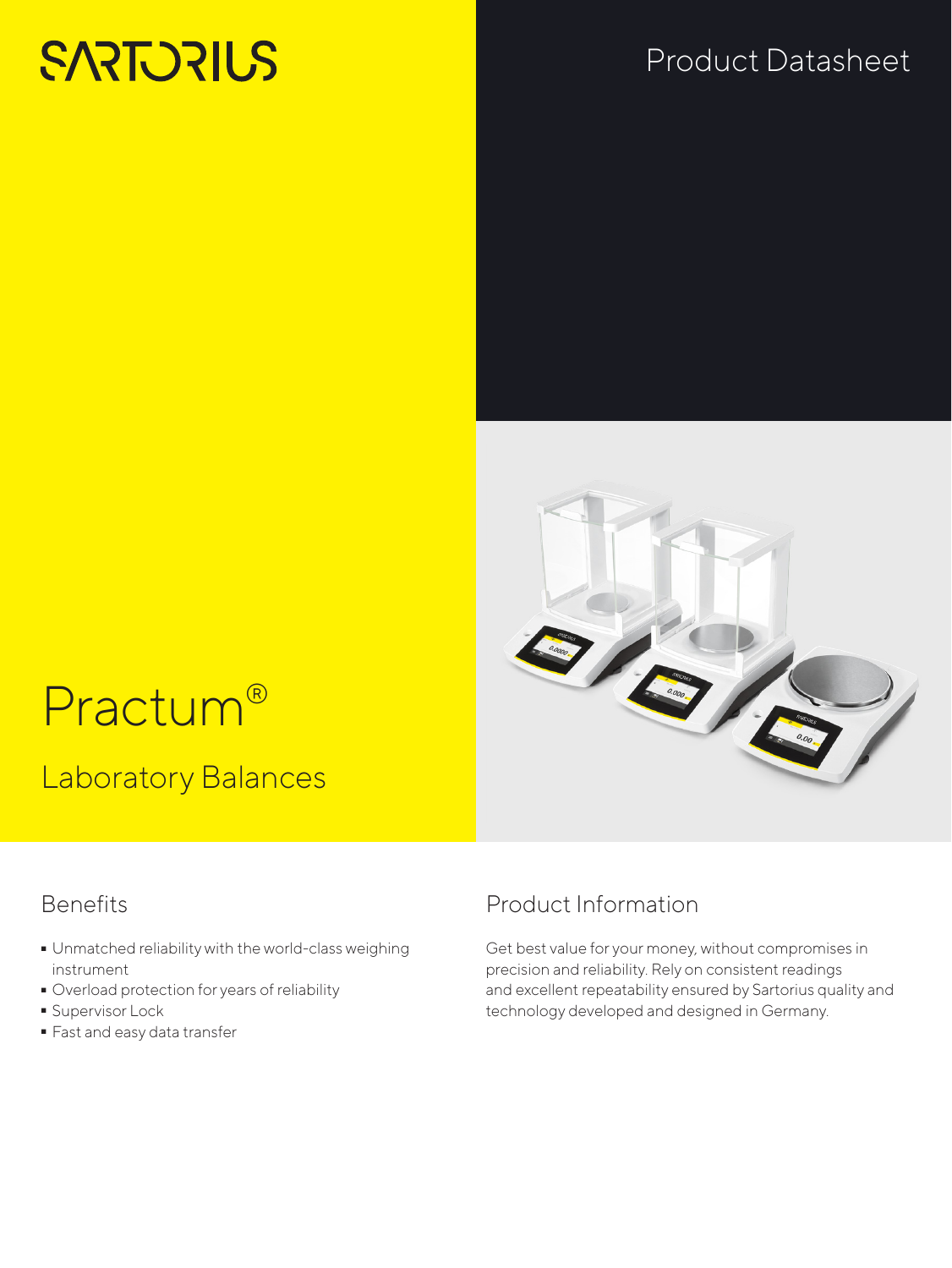# Technical Specifications

| <b>AC Adapter</b>              |                                                                                                                                |
|--------------------------------|--------------------------------------------------------------------------------------------------------------------------------|
| Sartorius AC adaptor<br>module | YEPS01-15V0W with interchangeable<br>country-specific plug-in AC adaptors                                                      |
| Primary                        | $100 - 240$ V $\sim$ , $-10\%$   +10%,<br>50 – 60 Hz, 0.2 A                                                                    |
| Secondary                      | 15 V DC, ±5%, 530 mA (max.)  <br>8 Watt (max.): 0 to +40 °C and<br>15 V DC, ±5%, 330 mA (max.)  <br>5 Watt (max.): 0 to +50 °C |
| Other data                     | Protection class II, in accordance with<br>EN   IEC 60950-1 up to 3000 m above sea level;<br>IP40 as per EN   IEC 60529        |
|                                |                                                                                                                                |

| <b>Balance</b>    |                                                                              |  |
|-------------------|------------------------------------------------------------------------------|--|
| Power supply      | Only via Sartorius AC adaptor<br>module YEPS01-15V0W                         |  |
| Input voltage     | $12.0 - 15.0$ V DC                                                           |  |
| Power consumption | 2.0 W (typically)<br>4.5 W (typically), only for<br>125D-1x, 65-1x and 35-1x |  |

| <b>Ambient Conditions</b>           |                                                                                                                                                                                                             |
|-------------------------------------|-------------------------------------------------------------------------------------------------------------------------------------------------------------------------------------------------------------|
| are in place:                       | The specifications apply when the following ambient conditions                                                                                                                                              |
| Environment                         | For indoor use only                                                                                                                                                                                         |
| Ambient temperature*                | +10 °C to +30 °C                                                                                                                                                                                            |
| Operational capacity                | Guaranteed between<br>$+5$ °C and $+45$ °C                                                                                                                                                                  |
| Storage and shipping                | $-10 °C$ to $+60 °C$                                                                                                                                                                                        |
| Elevation                           | Up to 3,000 m above sea level                                                                                                                                                                               |
| Relative humidity**                 | 15% to 80% for temperatures up to 31 °C;<br>non-condensing, decreasing linearly to 50%<br>relative humidity at 40 °C and 20% at 50 °C                                                                       |
| Safety of electrical<br>equipment   | In accordance with EN 61010-1   IEC 61010-1.<br>Safety requirements for electrical equipment<br>for measurement, control, and laboratory<br>use-Part 1: General requirements                                |
| Electromagnetic<br>compatibility    | In accordance with EN 61326-1   IEC 61326-1.<br>Electrical equipment for measurement, control,<br>and laboratory use - EMC requirements -<br>Part 1: General requirements                                   |
| Defined immunity<br>to interference | Suitable for use in industrial areas                                                                                                                                                                        |
| Interference emission               | Class B (suitable for use in residential areas<br>and areas that are connected to a low voltage<br>network that also supplies residential<br>buildings). The device can therefore be used<br>in both areas. |

Balances verified for use in legal metrology comply with the requirements of Council Directive 2009 | 23 | EC, EN 45501:1992, and OIML R76:2006.

- \* For balances verified for use in legal metrology in accordance with EU requirements, refer to the information on the balance.
- \*\* For balances verified for use in legal metrology in accordance with EU requirements, the legal regulations apply.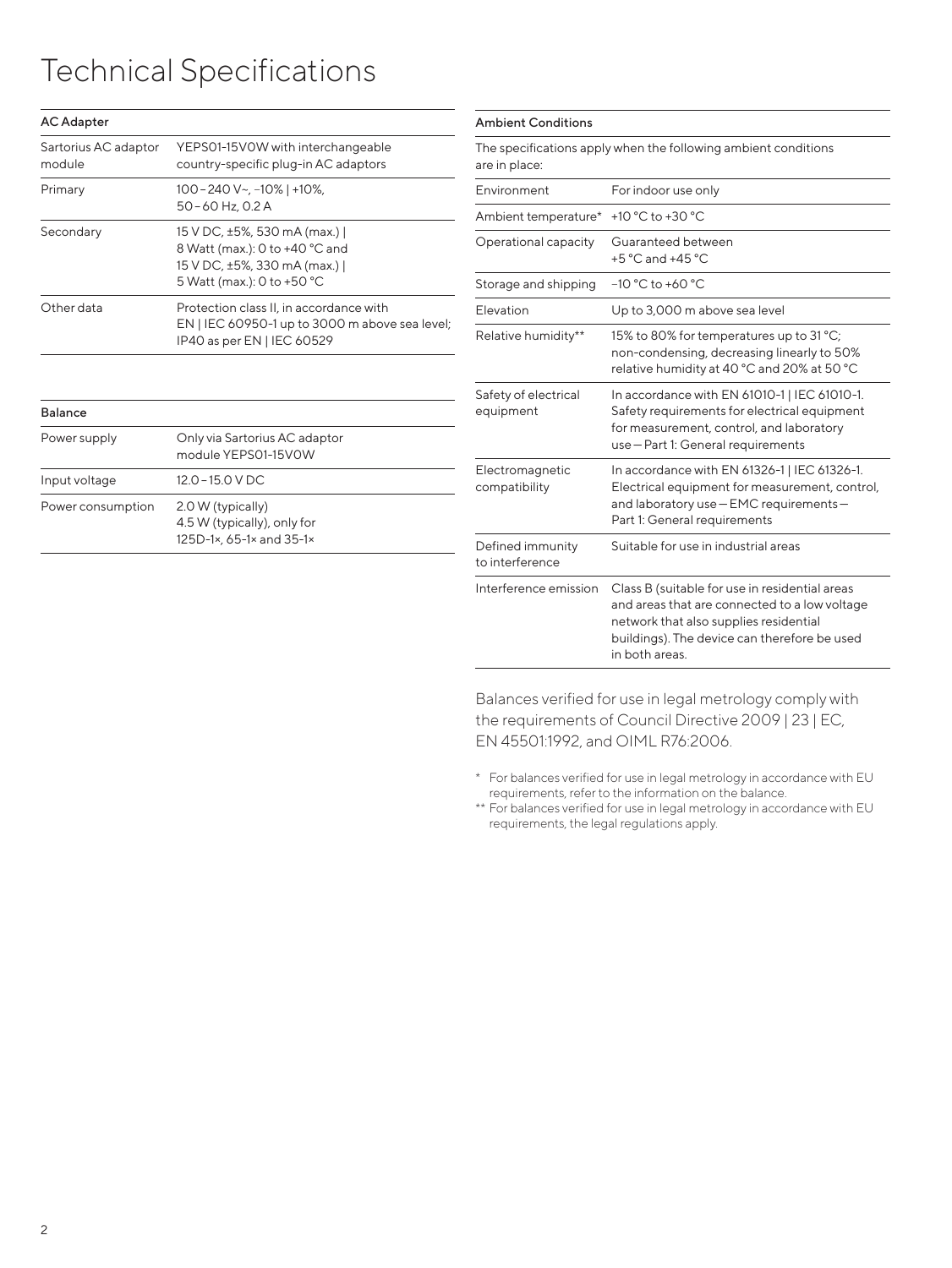| <b>Standard Equipment</b>         |                                                                                                                                                                                                                                                                |  |  |  |
|-----------------------------------|----------------------------------------------------------------------------------------------------------------------------------------------------------------------------------------------------------------------------------------------------------------|--|--|--|
| Levelling                         | Glass level indicator with air bubble for centering                                                                                                                                                                                                            |  |  |  |
| Calibration                       | External calibration                                                                                                                                                                                                                                           |  |  |  |
| Selectable<br>weight units        | Gram, kilogram, carat, pound, ounce, troy ounce,<br>Hong Kong tael, Singapore tael, Taiwan tael,<br>grain, pennyweights, milligram, parts per pound,<br>China tael, mommes, Austrian carat, tola, baht,<br>mesghal and Newton                                  |  |  |  |
| Interface                         | Mini USB<br>Automatic recognition of Sartorius printer<br>models YDP30 or YDP40<br>■ PC-direct data transfer to Microsoft® Windows<br>programs<br>• Programmable interval for data output<br>· Data transfer protocols SBI, xBPI, table format,<br>text format |  |  |  |
| Display                           | Touch screen with Sartorius graphical user<br>interface                                                                                                                                                                                                        |  |  |  |
| Standard built-in<br>applications | Weighing, Density, Percentage, Checkweighing,<br>Peak Hold, Counting, Unstable Conditions  <br>Animal weighing                                                                                                                                                 |  |  |  |
| Languages                         | English, French, German, Hungarian,<br>Italian, Polish, Portuguese, Russian, Spanish,<br>Turkish, Chinese, Japanese, Korean                                                                                                                                    |  |  |  |
| Protection                        | Rugged, easy-to-clean housing<br>In-use cover<br>Dust cover for analytical balances                                                                                                                                                                            |  |  |  |
| Password protection               | Supervisor lock for protection against<br>unintentional changes                                                                                                                                                                                                |  |  |  |
| Anti-theft lock                   | Kensington lock and lockdown capability for<br>cable or chain                                                                                                                                                                                                  |  |  |  |
| Underfloor<br>weighing            | Integrated                                                                                                                                                                                                                                                     |  |  |  |







Design 1 Design 2 Design 2 Design 2 Design 2 Design 3 Design 3 Design 3 Design 3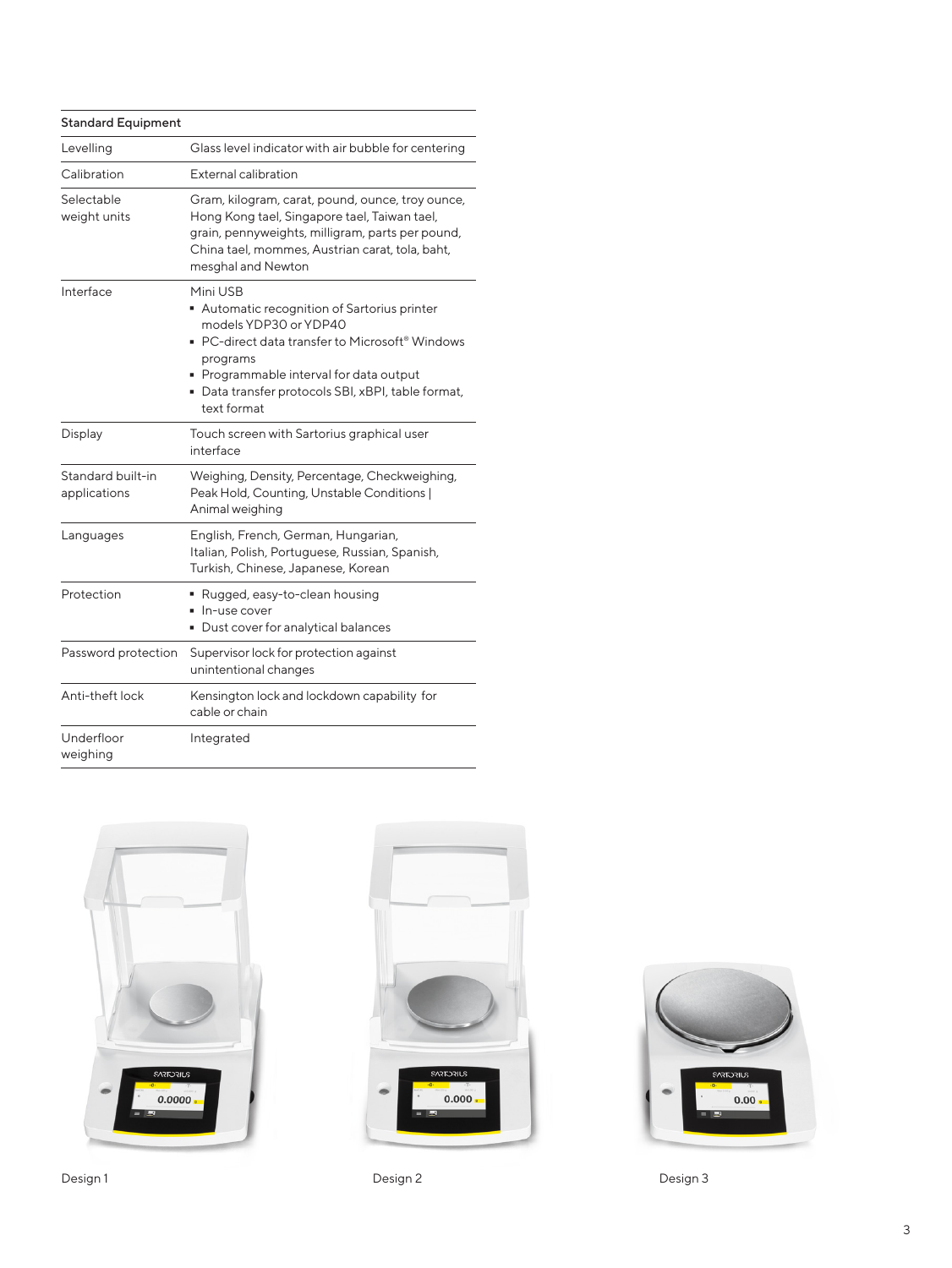### Standard Models

| Model                                          |             | $224 - 1x^{1}$ | $124 - 1x^{1}$ | $64-1x^{1}$ | $513 - 1x^{1}$ | $313 - 1x^{1}$ | $213 - 1x^{1}$ |
|------------------------------------------------|-------------|----------------|----------------|-------------|----------------|----------------|----------------|
| Design                                         |             |                |                |             | 2              | 2              | 2              |
| Weighing capacity                              | g           | 220            | 120            | 60          | 510            | 310            | 210            |
| Readability                                    | mg          | O.1            | O.1            | O.1         |                |                |                |
| Repeatability<br>(standard deviation)          | mg          | O.1            | O.1            | O.1         |                |                |                |
| Linearity deviation                            | mg          | 0.2            | 0.2            | 0.2         | $\overline{c}$ | $\overline{c}$ | 2              |
| Sensitivity drift between<br>+10 °C and +30 °C | $\pm$ ppm/K | $\overline{2}$ | 2              | 2           | 3              | 3              | 3              |
| Typical stabilization time                     | S           | 2              | 2              | 2           |                |                |                |
| Weighing pan size                              | mm          | Ø 90           | Ø 90           | Ø 90        | Ø 120          | Ø120           | Ø 120          |
| Weighing chamber height*                       | mm          | 209            | 209            | 209         | 209            | 209            | 209            |
| Net weight, approx.                            | kg          | 4.5            | 4.5            | 4.5         | 4.9            | 4.9            | 4.9            |

| Model                                                              |        | $3102 - 1x^{1}$   | $2102 - 1x^{1}$ | $1102 - 1x^{1}$ | $612 - 1x^{1}$ | $412 - 1x^{1}$ | $6101 - 1x^{1}$ | $5101 - 1x^{1}$ | $2101 - 1x^{1}$ | $6100 - 1x^{1}$ | $5100 - 1x^{1}$ |
|--------------------------------------------------------------------|--------|-------------------|-----------------|-----------------|----------------|----------------|-----------------|-----------------|-----------------|-----------------|-----------------|
| Design                                                             |        | 3                 | 3               | 3               | 3              | 3              | 3               | 3               | 3               | 3               | 3               |
| Weighing capacity                                                  | g      | 3,100             | 2,100           | 1,100           | 610            | 410            | 6,100           | 5,100           | 2,100           | 6,100           | 5,100           |
| Readability                                                        | mg     | 10                | 10              | 10              | 10             | 10             | 100             | 100             | 100             | 1,000           | 1,000           |
| Repeatability<br>(standard deviation)                              | mg     | 10                | 10              | 10              | 10             | 10             | 100             | 100             | 100             | 500             | 500             |
| Linearity deviation                                                | mg     | 30                | 30              | 30              | 30             | 30             | 300             | 300             | 300             | 1,000           | 1,000           |
| Sensitivity drift between<br>+10 $^{\circ}$ C and +30 $^{\circ}$ C | ±ppm/K | 4                 | 4               | 4               | 4              | 4              | 8               | 8               | 8               | 8               | 8               |
| Typical stabilization time                                         | S      | 1.5               | 1.5             | 1.5             | 1.5            | 1.5            | 1.5             | 1.5             | 1.5             |                 |                 |
| Weighing pan size                                                  | mm     | $\varnothing$ 180 | Ø180            | Ø180            | Ø180           | Ø180           | Ø180            | Ø180            | Ø180            | Ø 180           | Ø180            |
| Net weight, approx.                                                | kg     | 3.1               | 3.1             | 3.1             | 3.1            | 3.1            | 3.1             | 3.1             | 3.1             | 3.1             | 3.1             |

\* upper edge of the weighing pan to the lower edge of the upper draft shield panel

 $\frac{1}{2}$  Country-specific marking in model, x =

x = S: Standard balances without country-specific additions

x = SAR: Standard balances with country-specific additions for Argentina

x = SJP: Standard balances with country-specific additions for Japan

x = SKR: Standard balances with country-specific additions for South Korea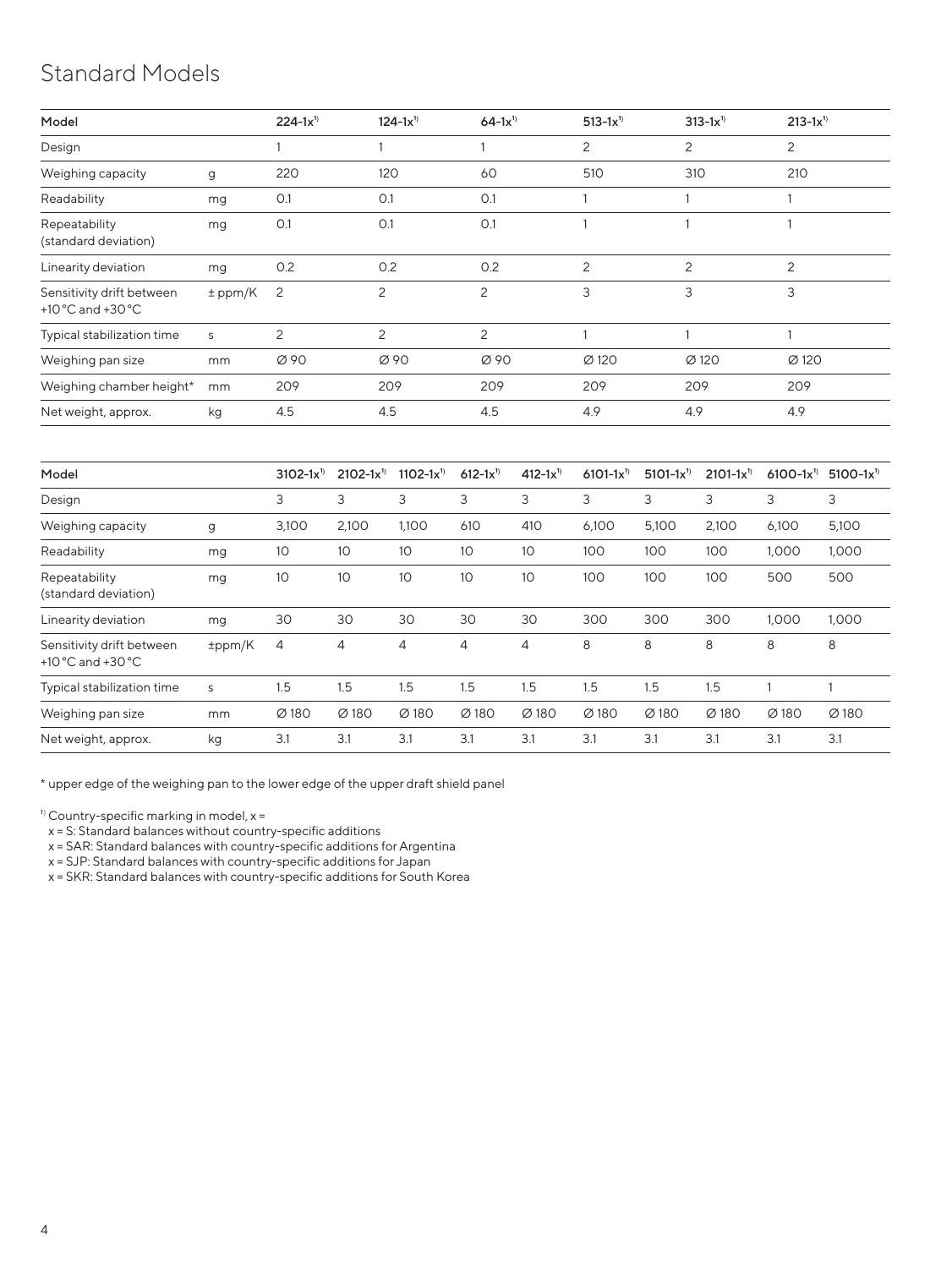#### Verified Models with Country-Specific Type Approval Certificate

| $\overline{c}$<br>$\overline{c}$<br>$\mathbf{2}$<br>Design<br>$\mathbf{1}$<br>$\mathbf{1}$<br>$\mathbf{1}$<br>$\mathbf{H}$<br>$\mathbf{II}$<br>$\mathbf{II}$<br>$\mathbf{I}$<br>$\mathbf{I}$<br>$\mathbf{I}$<br>Accuracy class<br>SQP-B<br>SQP-B<br>Type <sup>3</sup><br>SQP-A<br>SQP-A<br>SQP-A<br>SQP-B<br>220<br>120<br>60<br>510<br>310<br>210<br>Max<br>g<br>O.1<br>O.1<br>O.1<br>Scale interval d<br>$\mathbf{1}$<br>$\mathbf{1}$<br>$\mathbf{1}$<br>mg |                 |  |
|---------------------------------------------------------------------------------------------------------------------------------------------------------------------------------------------------------------------------------------------------------------------------------------------------------------------------------------------------------------------------------------------------------------------------------------------------------------|-----------------|--|
|                                                                                                                                                                                                                                                                                                                                                                                                                                                               |                 |  |
|                                                                                                                                                                                                                                                                                                                                                                                                                                                               |                 |  |
|                                                                                                                                                                                                                                                                                                                                                                                                                                                               |                 |  |
|                                                                                                                                                                                                                                                                                                                                                                                                                                                               |                 |  |
|                                                                                                                                                                                                                                                                                                                                                                                                                                                               |                 |  |
| $\mathbf{1}$<br>$\mathbf{1}$<br>$\mathbf{1}$<br>10<br>10<br>10<br>Verification scale interval e<br>mg                                                                                                                                                                                                                                                                                                                                                         |                 |  |
| 10<br>10 <sup>1</sup><br>10<br>20<br>20<br>20<br><b>Min</b><br>mg                                                                                                                                                                                                                                                                                                                                                                                             |                 |  |
| Tare equalization range<br><100% from max. weighing capacity<br>(subtractive)                                                                                                                                                                                                                                                                                                                                                                                 |                 |  |
| 2<br>$\overline{c}$<br>2<br>$\mathbf{1}$<br>$\mathbf{1}$<br>Typical stabilization time<br>$\mathbf{1}$<br>S                                                                                                                                                                                                                                                                                                                                                   |                 |  |
| Ø 90<br>Ø 90<br>Ø 90<br>Ø 120<br>Ø 120<br>Weighing pan size<br>mm                                                                                                                                                                                                                                                                                                                                                                                             | Ø 120           |  |
| 209<br>209<br>209<br>209<br>209<br>209<br>Weighing chamber height*<br>mm                                                                                                                                                                                                                                                                                                                                                                                      |                 |  |
| 4.5<br>4.5<br>4.5<br>4.9<br>4.9<br>4.9<br>Net weight, approx.<br>kg                                                                                                                                                                                                                                                                                                                                                                                           |                 |  |
|                                                                                                                                                                                                                                                                                                                                                                                                                                                               |                 |  |
| $3102 - 1x^{2}$<br>$2102 - 1x^{2}$<br>$1102 - 1x^{2}$<br>$612 - 1x^{2}$<br>$6101 - 1x^{2}$<br>$5101 - 1x^{2}$<br>$6100 - 1x^{2}$<br>Model                                                                                                                                                                                                                                                                                                                     | $5100 - 1x^{2}$ |  |
| $\mathsf{3}$<br>$\mathsf{3}$<br>3<br>$\mathsf{3}$<br>3<br>3<br>3<br>Design                                                                                                                                                                                                                                                                                                                                                                                    | 3               |  |
| $\mathbf{II}$<br>$\mathbf{  }$<br>$\mathbf{H}$<br>$\mathbf{H}$<br>$\mathbf{  }$<br>$\mathbf{  }$<br>$\mathbf{H}$<br>$\mathbf{  }$<br>Accuracy class                                                                                                                                                                                                                                                                                                           |                 |  |
| Type <sup>3</sup><br>SQP-C<br>SQP-C<br>SQP-C<br>SQP-C<br>SQP-E<br>SQP-E<br>SQP-E                                                                                                                                                                                                                                                                                                                                                                              | SQP-E           |  |
| 3,100<br>2,100<br>1,100<br>Max<br>610<br>6,100<br>5,100<br>6,100<br>g                                                                                                                                                                                                                                                                                                                                                                                         | 5,100           |  |
| Scale interval d<br>10<br>10<br>10<br>10<br>100<br>100<br>1,000<br>mg                                                                                                                                                                                                                                                                                                                                                                                         | 1,000           |  |
| 100<br>100<br>100<br>100<br>1,000<br>1,000<br>Verification scale interval e<br>1,000<br>mg                                                                                                                                                                                                                                                                                                                                                                    | 1,000           |  |
| 5<br>0.5<br>0.5<br>0.5<br>0.5<br>5<br>50<br>Min<br>g                                                                                                                                                                                                                                                                                                                                                                                                          | 50              |  |
| Tare equalization range<br><100% from max. weighing capacity<br>(subtractive)                                                                                                                                                                                                                                                                                                                                                                                 |                 |  |
| 1.5<br>1.5<br>1.5<br>1.5<br>1.5<br>1.5<br>$\mathbf{1}$<br>1<br>Typical stabilization time<br>$\mathsf S$                                                                                                                                                                                                                                                                                                                                                      |                 |  |
| Ø180<br>Ø 180<br>Ø 180<br>Ø180<br>Ø180<br>Ø180<br>Ø 180<br>Weighing pan size<br>mm                                                                                                                                                                                                                                                                                                                                                                            | Ø 180           |  |
| 3.1<br>3.1<br>3.1<br>3.1<br>3.1<br>3.1<br>3.1<br>Net weight, approx.<br>kg                                                                                                                                                                                                                                                                                                                                                                                    | 3.1             |  |

\* upper edge of the weighing pan to the lower edge of the upper draft shield panel

 $^{2)}$  Country-specific marking in model,  $x =$ 

x = CN: Balances with approval for China

x = OBR: Balances with approval for Brazil

x = OIN: Balances with approval for India

x = OJP: Balances with approval for Japan

x = ORU: Balances with approval for Russia

 $\sigma$ <sup>3)</sup> All models with x = CN: type "SQP"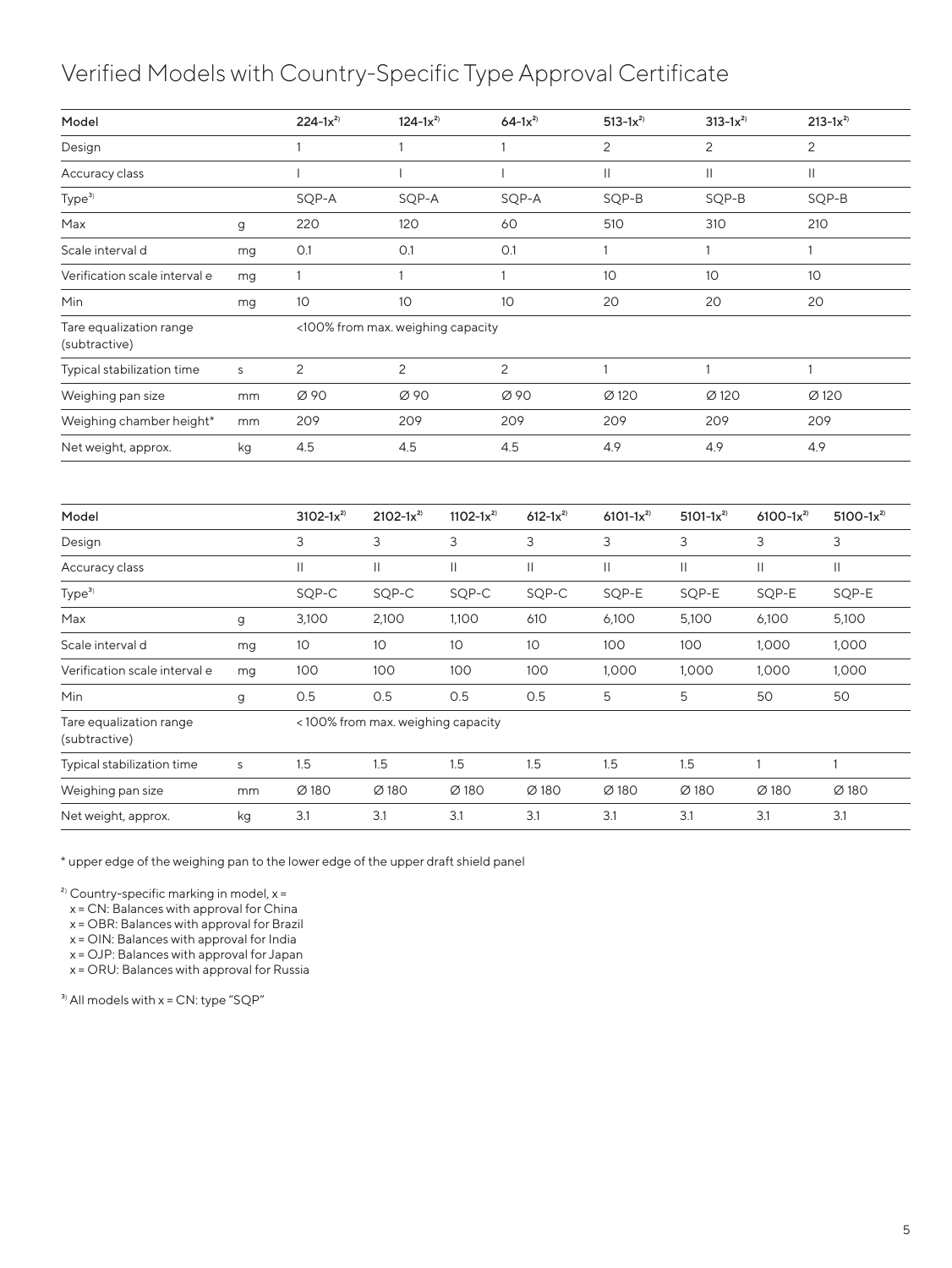## Optional Accessories

| <b>Printers and Communications</b>                                                    |                     |  |  |  |
|---------------------------------------------------------------------------------------|---------------------|--|--|--|
| <b>Standard Laboratory Printer</b><br>• Printer paper for standard laboratory printer | YDP40<br>■ 69Y03287 |  |  |  |
| Data Cable Mini USB   USB A                                                           | YCC04-D09           |  |  |  |
| Date Cable Mini USB   RS232 9-pin                                                     | YCC03-D09           |  |  |  |
| Date Cable Mini USB   RS232 25-pin                                                    | YCC03-D25           |  |  |  |

| General                                                              |          |
|----------------------------------------------------------------------|----------|
| Battery Pack for Standard Lab Balances                               | YRB11Z   |
| Draft shield for balances with a readability of 0.01 g   0.1 g   1 g | YDS01SOP |
| Draft shield for balances with a readability of 1 mg                 | YDS02SOP |
| In-use cover for balances with a readability of 0.1 mg and 1 mg      | 6960SE01 |
| In-use cover for balances with a readability of 0.01 g   0.1 g   1 g | 6960SE02 |
| Dust cover for balances with a readability of 0.1 mg   1 mg          | 6960SE03 |

| Density Determination                                                          |       |  |
|--------------------------------------------------------------------------------|-------|--|
| Density kit for balances with a readability of 0.1 mg   1 mg                   | YDK03 |  |
| Density kit for balances with a readability of 0.01 g $\vert$ 0.1 g $\vert$ 1g | YDK04 |  |

| YCW522-AC-02 |  |
|--------------|--|
| YCW512-AC-02 |  |
| YCW452-AC-02 |  |
| YCW523-AC-02 |  |
| YCW623-AC-02 |  |
| YCW613-AC-02 |  |
| YCW554-AC-02 |  |
| YCW524-AC-02 |  |
| YCW654-AC-02 |  |
| YCW624-AC-02 |  |
|              |  |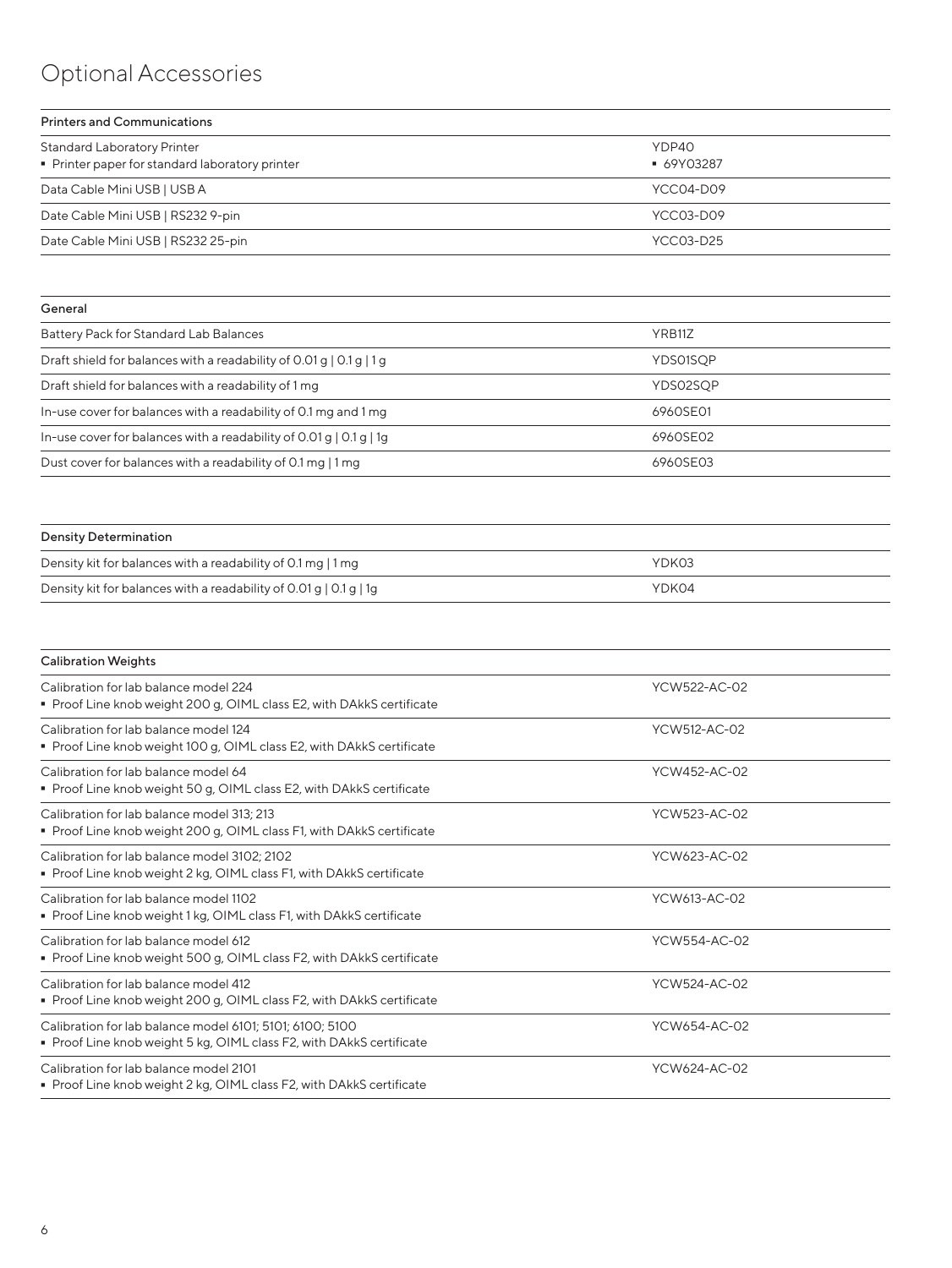### Technical Drawings

#### Models with a readability of 0.1 mg, in mm







Models with a readability of 1 mg, in mm